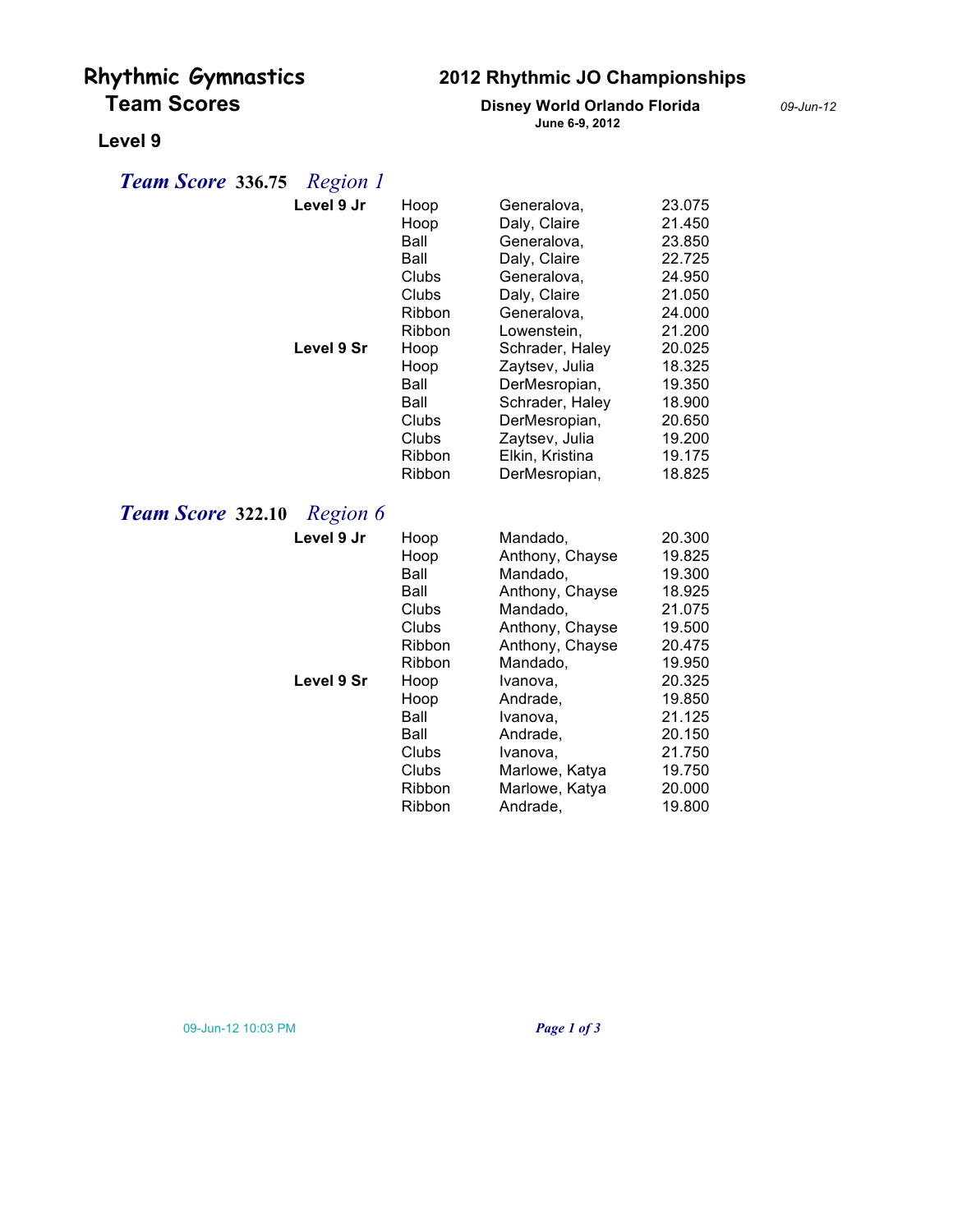# **Rhythmic Gymnastics 2012 Rhythmic JO Championships**

### **Team Scores Disney World Orlando Florida** *09-Jun-12* **June 6-9, 2012**

# **Level 9**

## *Team Score* **318.60** *Region 3*

|                          | Level 9 Jr | Hoop<br>Hoop | Bourand, Natalie<br>Merenzon, Liza | 21.000<br>20.225 |
|--------------------------|------------|--------------|------------------------------------|------------------|
|                          |            | Ball         | Bourand, Natalie                   | 21.625           |
|                          |            | Ball         | Isley, Molly                       | 20.450           |
|                          |            | Clubs        | Bourand, Natalie                   | 21.225           |
|                          |            | Clubs        | Ladan, Alexandra                   | 20.475           |
|                          |            | Ribbon       | Bourand, Natalie                   | 21.825           |
|                          |            | Ribbon       | Isley, Molly                       | 20.625           |
|                          | Level 9 Sr | Hoop         | Adachi, Rina                       | 18.925           |
|                          |            | Hoop         | Tsybulevsky,                       | 18.525           |
|                          |            | Ball         | Adachi, Rina                       | 20.050           |
|                          |            | Ball         | Tsybulevsky,                       | 17.675           |
|                          |            | Clubs        | Adachi, Rina                       | 19.825           |
|                          |            | Clubs        | Gupta, Emilie                      | 19.350           |
|                          |            | Ribbon       | Gupta, Emilie                      | 18.875           |
|                          |            | Ribbon       | Adachi, Rina                       | 17.925           |
| <b>Team Score 316.33</b> | Region 4   |              |                                    |                  |
|                          | Level 9 Jr | Hoop         | Rakhnyansky,                       | 20.400           |
|                          |            | Hoop         | Ostrometsky,                       | 20.250           |
|                          |            | Ball         | Rakhnyansky,                       | 22.675           |
|                          |            | Ball         | Kurtyan, Amanda                    | 21.100           |
|                          |            | Clubs        | Rakhnyansky,                       | 21.850           |
|                          |            | Clubs        | Ostrometsky,                       | 20.150           |
|                          |            | Ribbon       | Yu, Regina                         | 20.925           |
|                          |            | Ribbon       | Rakhnyansky,                       | 20.825           |
|                          | Level 9 Sr | Hoop         | Kravets, Karen                     | 18.750           |
|                          |            | Hoop<br>Ball | Dai, Amanda                        | 18.175<br>18.250 |
|                          |            | Ball         | Kravets, Karen<br>Dai, Amanda      | 17.650           |
|                          |            | Clubs        | Dai, Amanda                        | 20.350           |
|                          |            | Clubs        | Kravets, Karen                     | 18.850           |
|                          |            | Ribbon       | Dai, Amanda                        | 18.775           |
|                          |            | Ribbon       | Dai, Elaine                        | 17.350           |
|                          |            |              |                                    |                  |

09-Jun-12 10:03 PM *Page 2 of 3*